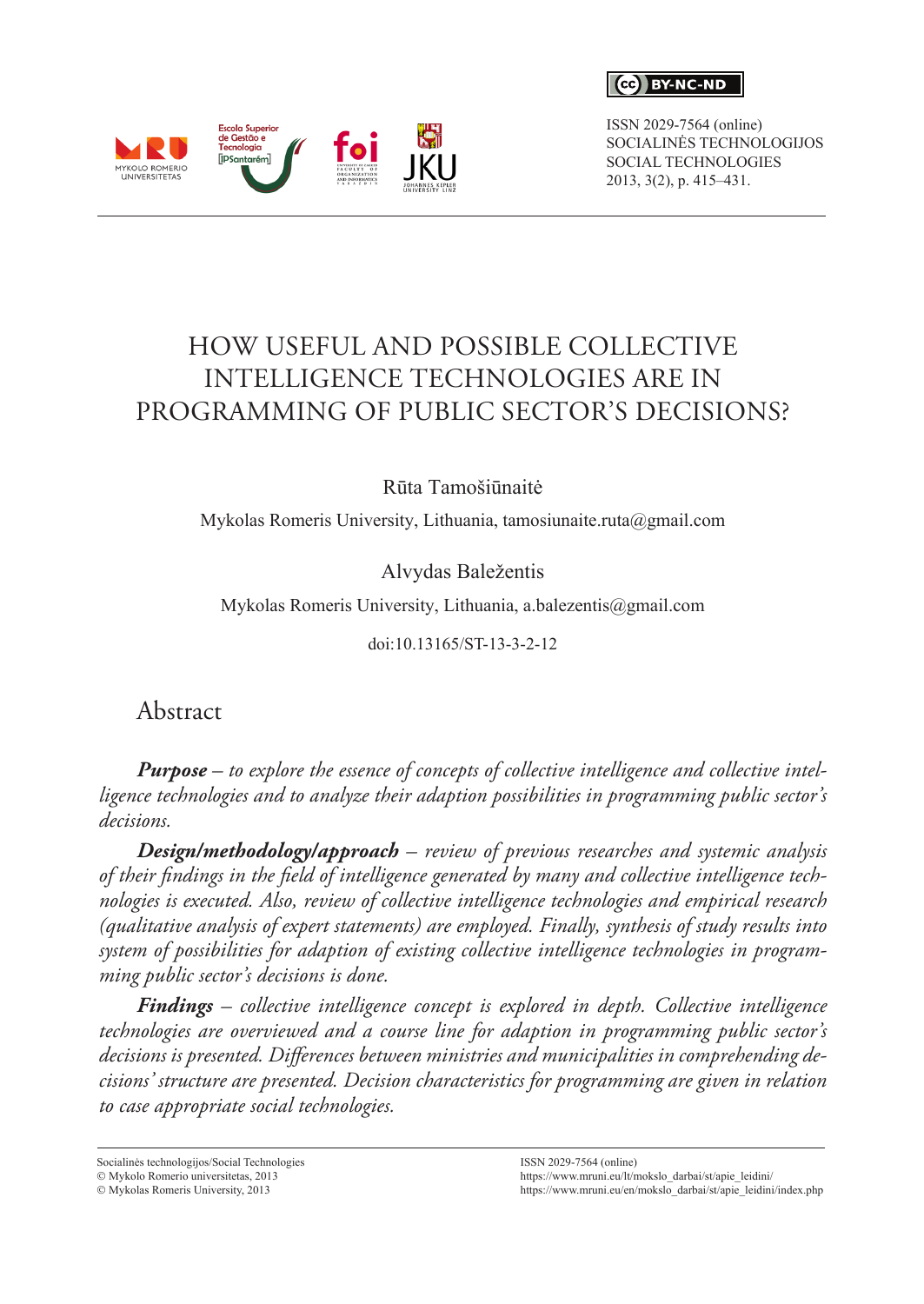*Research limitations/implications – references used for the analysis on intelligence generated by many and collective intelligences technologies are not an exhaustive list within the field. Accomplished empirical research leans only upon analyses of Lithuanian experts. No technical insights into the technologies of collective intelligence are made.* 

*Practical implications – findings of the paper provide suggestions for improving strategy of decision making process in public sector, due to which efficient model for participation of citizens (and residents) is possible.* 

*Originality/value – the systemic analysis of concepts of collective intelligence and collective intelligence technologies and their adaption possibilities in public sector's decisions is presented. A new viewpoint is given to means of citizens (and residents) participation in public matters. Programming of Lithuania's public sector's decisions is analyzed.*

*Keywords***:** *collective intelligence, collective intelligence technologies, social technologies, programming of decisions, public sector.* 

*Research type***:** *research paper.*

#### 1. Introduction

As long ago as 1968, computer visionaries foresaw the ability of computers to be applied to cooperation in creative endeavors by allowing people capable of solving specific problems to share their ideas (Weiss, 2006). Today, one of the concepts to describe this case is *social technology* – technology used by groups of people (Hearst, 2009). There are eight categories of social technology: recruiting outside expertise, crowd sourcing, shared data, shared world/platform, collaborative creation, social networks, idea markets, implicit contributions (ibid). This article presents the analysis of developing one of the categories (crowd sourcing, or in a more popular term, collective intelligence<sup>1</sup>) in public sector.

Collective intelligence (hereinafter  $-CI$ ) is a fundamentally different way of viewing how applications can support human interaction and decision making (Gregg, 2010). The CI is trying to suggest another way of thinking about effectiveness, profitability or teamwork in the knowledge societies (Scarlat and Măries, 2009).

The CI can improve competitiveness within organizations in the context of a global market and collective performance has become a critical factor in the organization's development (Scarlat and Măries, 2009). As a collective is more intelligent than one single member (Nguyen, 2008) and group intelligence is not strongly tied to either the average intelligence of the members or the team's smartest member (Johnson, 2010), it is worthy to research CI's possibilities in the public sector, where decisions, affecting a mass of people, are being made every day.

<sup>1</sup> Analysis of usable terms for the case is presented in the next chapter.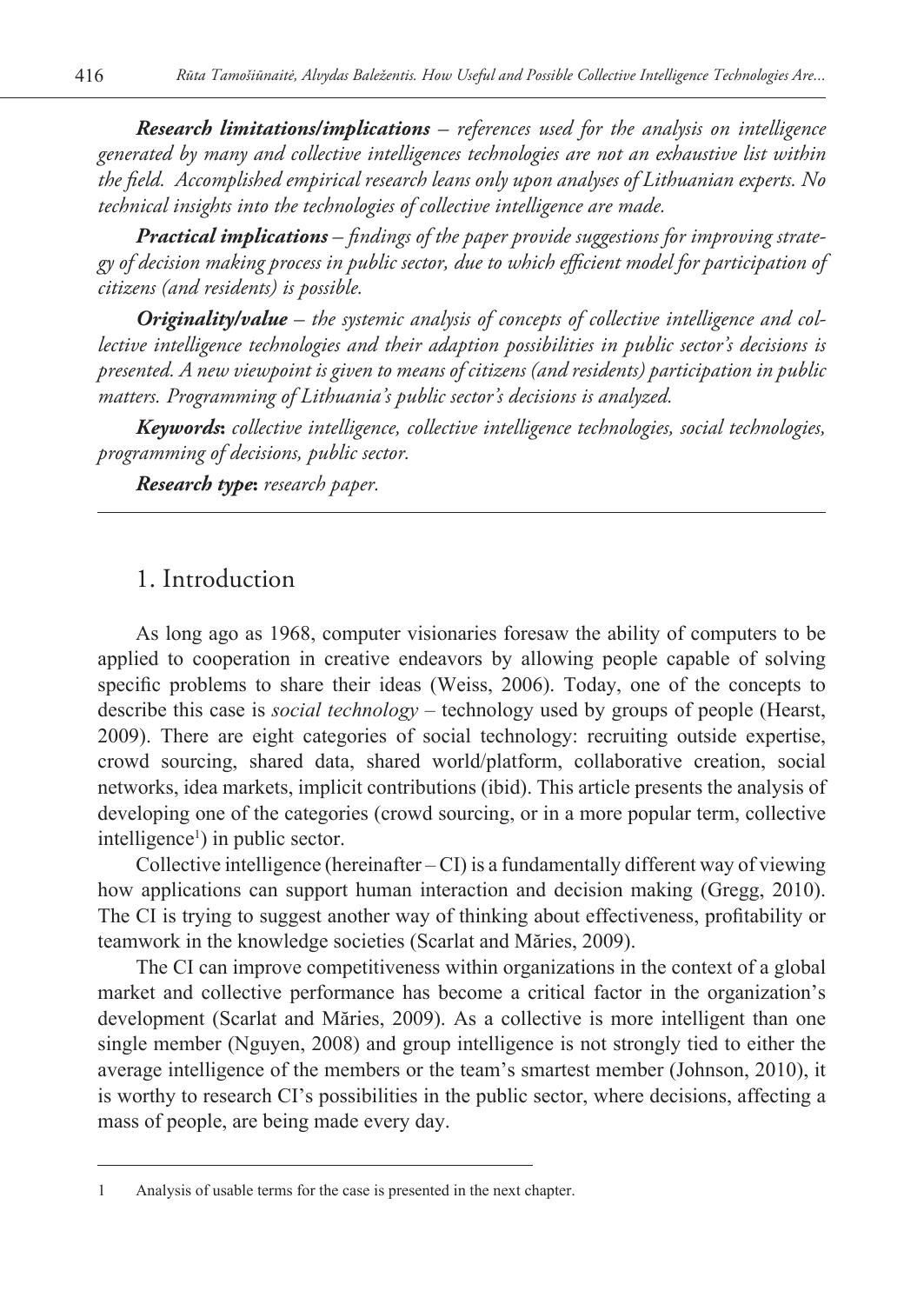The goal of this paper is to explore the essence of concepts of collective intelligence by analyzing concepts for intelligence generated by many and collective intelligence technologies by classifying diverse technologies used with the same purpose and setting distinctions between them, and to analyze collective intelligence's and collective intelligence technologies' possibilities in decision making process by revealing connections between vectors of decision making process in public sector and collective intelligence technologies. In order to achieve this, a review of previous researches and systemic analysis of their findings in the field of intelligence generated by many and collective intelligence technologies is executed. A review of collective intelligence technologies is also done. Empirical research (qualitative analysis of expert statements) is executed, too. Finally, synthesis of study results into the system of possibilities for adaption of existing collective intelligence technologies in programming public sector's decisions is done.

References used for the analysis on intelligence generated by many and collective intelligences technologies are not an exhaustive list within the field. The accomplished study leans only upon analysis of publicly revealed information, on existing collective intelligence technologies in the public sector. No technical insights into the technologies of collective intelligence are made. Though, the findings of the paper provide suggestions for improving strategy of decision making process in the public sector.

Presentation of the research is organized as follows: the first chapter presents the analysis on the concepts for intelligence generated by many; the second chapter proceeds on technologies used for generating the intelligence of many, whereas the third and fourth chapters connect collective intelligence technologies and vectors of essential for decision making process in the public sector.

# 2. The Concept of Collective Intelligence

Before trying to define development possibilities for any object, first, it is important to define what is exactly analyzed. Collective intelligence technologies (hereinafter – CIT) consist of human intelligence generated by a group of humans via technology. Human intelligence is rather clearly defined in Encyclopedia Britannica (2012) as a mental quality that consists of the abilities to learn from experience, adapt to new situations, understand and handle abstract concepts, and use knowledge to manipulate one's environment. When it comes to the concept of CI, any dictionary does not give a definition to it, nor do scientists have a unanimous opinion on the concept to be used describing intelligence generated by a group of humans. Scientists use definitions, such as collective intelligence, collective knowledge, collaborative intelligence, etc. The summary for the concepts is given in Table 1.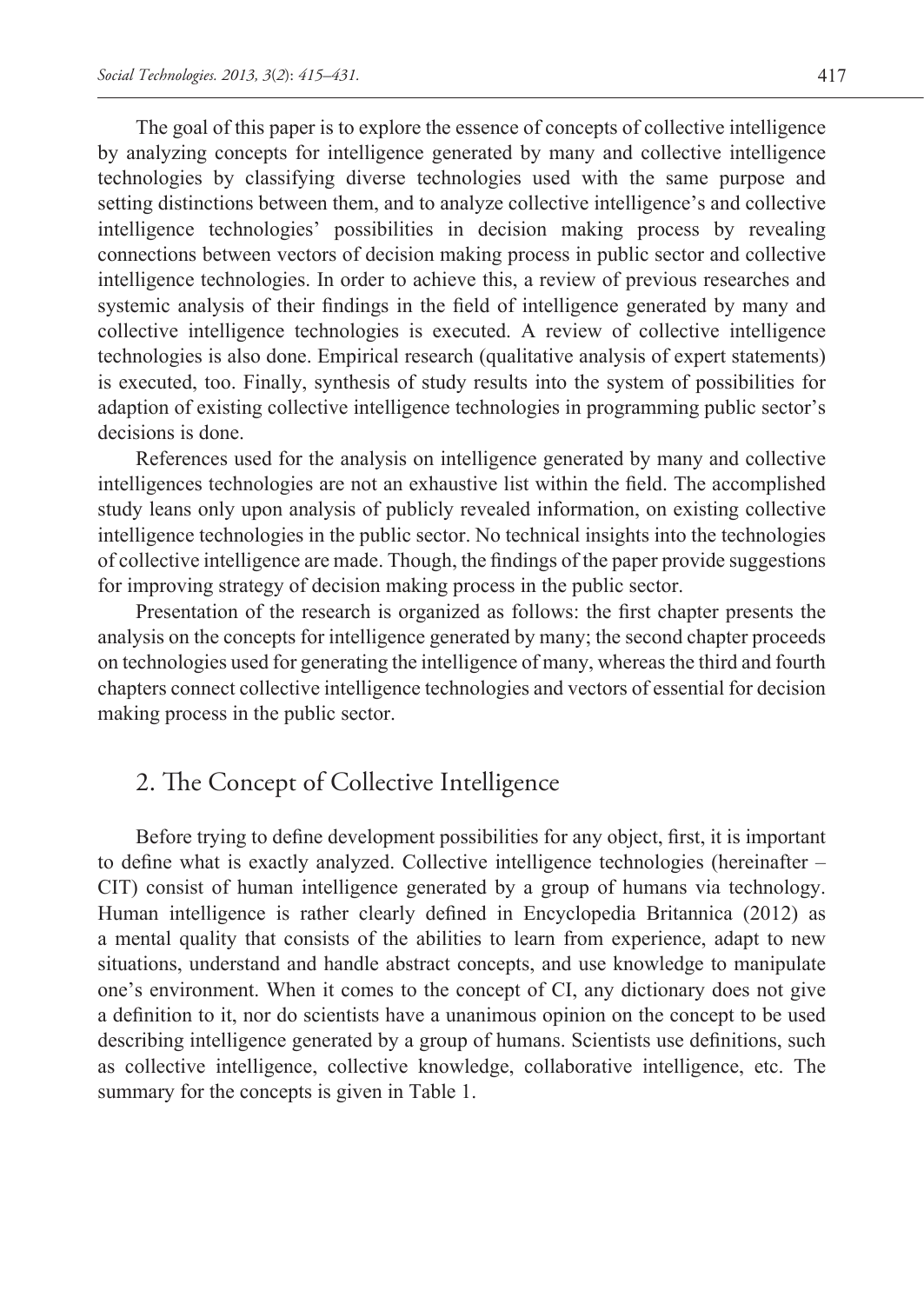|              |                                            | Authors                                                                                                                                                                                                                                                                                                                                                                                |  |  |  |  |
|--------------|--------------------------------------------|----------------------------------------------------------------------------------------------------------------------------------------------------------------------------------------------------------------------------------------------------------------------------------------------------------------------------------------------------------------------------------------|--|--|--|--|
| Used Concept | <b>Collective Intelligence</b><br>(CI)     | Newell (1990); Lévy (1997, 1999); Szuba (2002); O'Reilly<br>(2005); Gouarderes et al. (2005); Gibson (2006); Malone and<br>Klein (2007); Kapetanios (2008); Sheremetov and Rocha-<br>Mier (2008); Scarlat and Măries (2009); Nguyen (2009);<br>Wood and Friedel (2009); Gregg (2010); Luft (2010); Flett<br>(2010); Poore (2011); Komninos (2011); Svobodová and<br>Koudelková (2011); |  |  |  |  |
|              | <b>Collaborative Intelligence</b><br>(CoI) | Jones et al. (1998); Billman et al. (2006); Lee and Lan<br>(2007); Cook and Smallman (2007); Martusewicz (2008);<br>Hakman (2011);                                                                                                                                                                                                                                                     |  |  |  |  |
|              | <b>Wisdom of the Crowd</b><br>(WotC)       | Surowiecki (2004); Bechter et al. (2011); Simmons et al.<br>$(2011)$ ; Schijven and Hitt $(2012)$ ; Güneş $(2012)$ ; Yum et al.<br>(2012);                                                                                                                                                                                                                                             |  |  |  |  |
|              | <b>Collective Knowledge</b><br>(CK)        | Scarlat and Măries (2009); Nguyen (2008);                                                                                                                                                                                                                                                                                                                                              |  |  |  |  |
|              | CI and CK as synonyms                      | Scarlat and Măries (2009);                                                                                                                                                                                                                                                                                                                                                             |  |  |  |  |
|              | <b>Aggregated intelligence</b><br>(AI)     | Chiticariu (2008); Norvaišas (2010);                                                                                                                                                                                                                                                                                                                                                   |  |  |  |  |
|              | <b>Crowd Sourcing</b><br>(CS)              | Hearst (2009); Malone (2011).                                                                                                                                                                                                                                                                                                                                                          |  |  |  |  |

*Table 1.* Concepts for intelligence generated by many

For this research, the concept of CI is used as it is most common in scientific literature and encompasses the content of other terms mentioned (if content diverse from CI). According to Luft (2010), the CI concept assumes that individuals constantly adapt to their environment. They collaborate to survive, so in this case, CI is a collaboration process created through intelligence (knowledge) based interaction of individuals (O'Reilly, 2005; Gregg, 2010; Gibson, 2006; Scarlat and Măries, 2009; Flett, 2010). Nguyen (2008) ads competition to this understanding, as during competition excessive amount of information and knowledge is shared in order to be over the competitor. Flett (2010) suggests that it is not only a collaborative process of people, but, as the author emphasizes, that those people are reasonably minded, from diverse backgrounds, working systematically together, with one methodology, and may independently come to the same conclusion. CI together with innovation, problem solving and the use of smart devices and networks offer advanced functionality and improved operations (Komninos, 2011). Nguyen (2009) is working in the same sense of CI, as he states that the CI helps to solve the following problems:

• Real-time (or ad-hoc) collaboration – to build innovative knowledge on the basis of decentralized "partial" knowledge;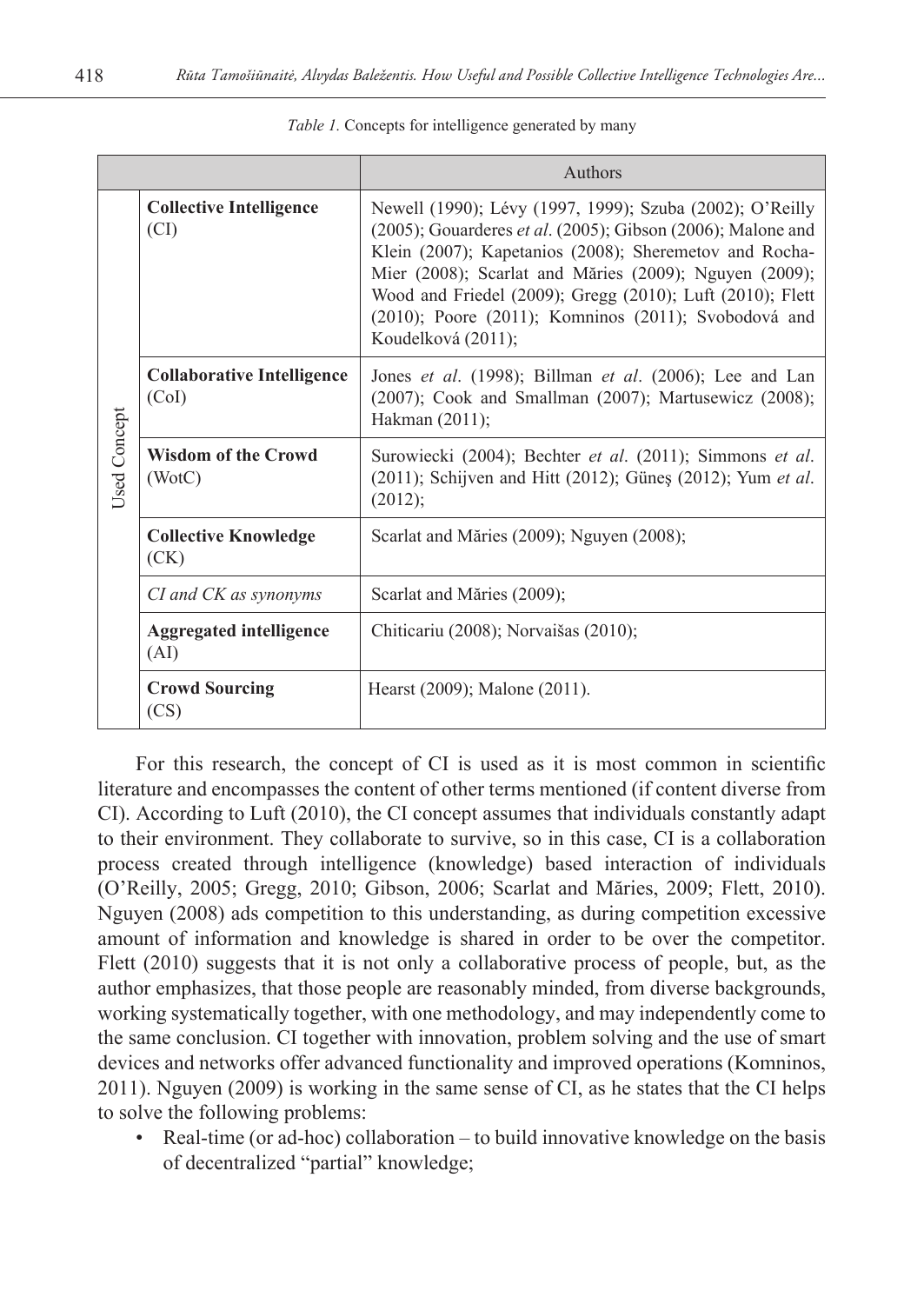• Social collaboration – to search a criterion for a group of users, whose intelligence can be integrated.

The previously mentioned authors use the CI term without exact definitions, which are given by Malone and Klein (2007), Kapetanios (2008), Svobodová and Koudelková (2011):

- CI is the synergists and cumulative channeling of the vast human and technical resources now available over the Internet (Malone and Klein, 2007);
- CI is basically the tool for connecting people and computers that create an intelligent system to bring the added value (Svobodová and Koudelková, 2011);
- CI is a human-computer system, in which machines enable the collection and harvesting of amounts of human-generated knowledge (Kapetanios, 2008).

Though, there are three definitions, which content is on the basis of the same elements: human knowledge, knowledge harvesting and technologies based on the computer programming.

In other cases, the authors stress other aspects of CI. Svobodová and Koudelková (2011) talked about enterprises' CI and stated that it is seen as a multi system of programs that communicate with each other, it is able to combine the views of employees between departments, divisions and further expand the knowledge and experience of employees and customers. Kominos (2011) also worked with the organizational aspect, where the authors suggested that the collective intelligence of their community is formed when machine intelligence is added to the human intelligence of citizens. Haylighen (1999) characterized collective intelligence as a group ability to solve more problems than its individuals. Levy (1999) described collective intelligence as a form of universally distributed intelligence, constantly enhanced, coordinated in real time and resulting in the effective mobilization of skills. Finally, CI was described as a computational process by Szuba (2002): "*CI can be formalized as a specific computational process through the use of a molecular model of computations and mathematical logic, in terms of interacting information molecules, which are chaotically or quasi-chaotically displacing and running natural-based inference processes in their own environment*."CI usage in activities creates new perspectives for innovations and extra added value (Svobodová and Koudelková, 2011; Komninos, 2011). As it is seen from the analysis, CI does not form itself: a certain technology is necessary to form the CI. In the next chapter, the analysis of CI technologies is given.

# 3. Collective Intelligence Technologies

As it can be seen, one concept covers many meanings, which seem to make it difficult to generalize, but the CI concept and the CIT analysis (presented in Table 2) show that those CI variations may be explained by the used CIT, which means that the CI concepts can be classified by its technology.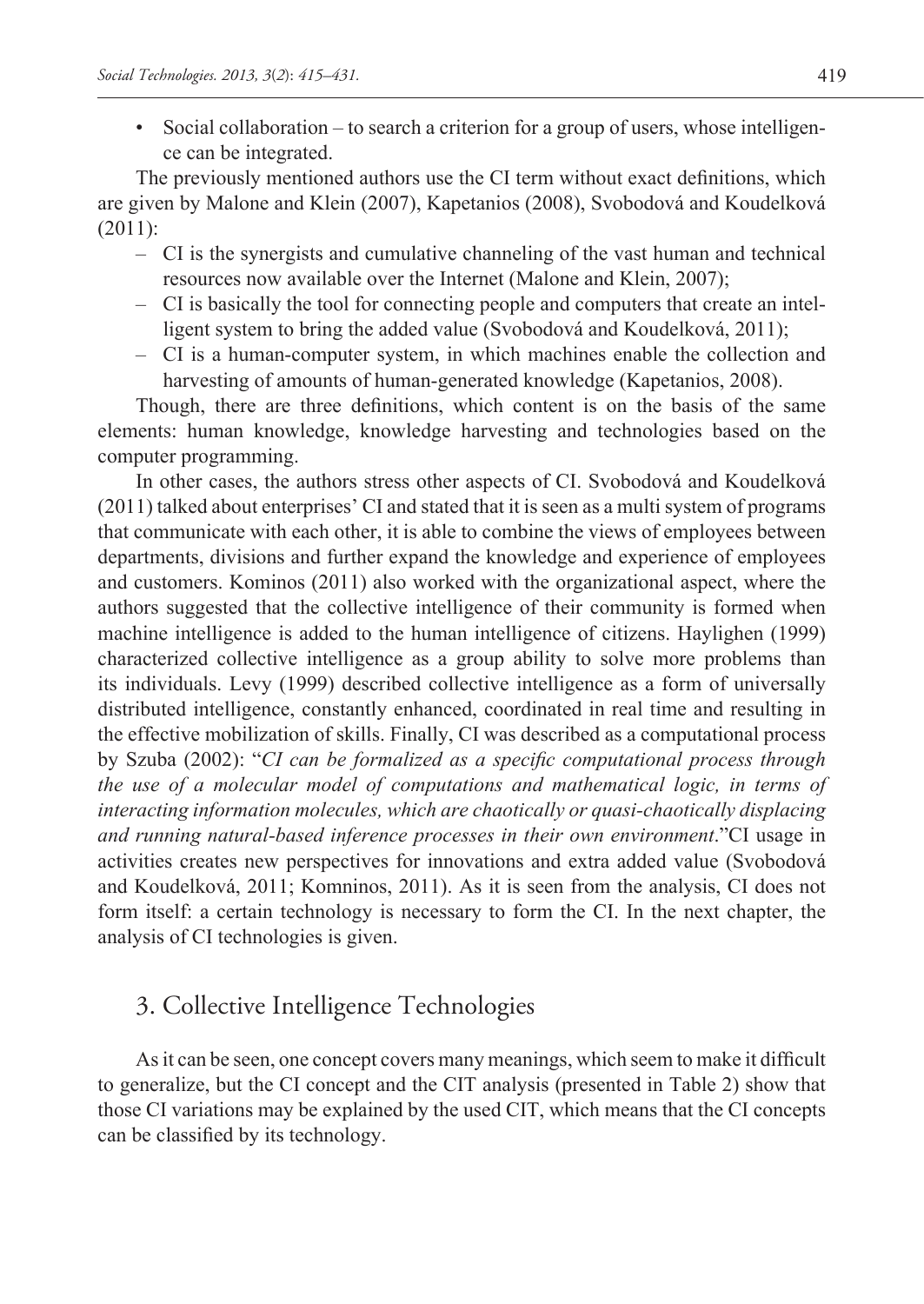| Author                                                                                                                                       | Technology                                                                                                | Content                                                                                                 | Examples                                                                                                                                     |
|----------------------------------------------------------------------------------------------------------------------------------------------|-----------------------------------------------------------------------------------------------------------|---------------------------------------------------------------------------------------------------------|----------------------------------------------------------------------------------------------------------------------------------------------|
| Giarratano and Riley<br>(1987); Szuba (2002);<br>Svobodová and<br>Koudelková (2011)                                                          |                                                                                                           | Multi system of<br>programs that<br>communicate with<br>each other                                      |                                                                                                                                              |
| Malone and Klein<br>(2007); Kapetanios<br>$(2008)$ ; De Lido et al.<br>(2011)                                                                | Computer software                                                                                         | Human-computer<br>interaction where<br>software is a tool to<br>harvest intelligence<br>from human      | Decision formulation<br>applications (Pfiltzer's<br>local Idea Center, AT<br>& T local software,<br>Synnet)                                  |
| O'Reilly (2005);<br>Gibson (2006);<br>Gregg (2010);<br>Komninos (2011);<br>Norvaišas (2010);<br>Gouarderes et al.<br>$(2005)$ ; CIO $(2010)$ | Web $(2.0)$ based<br>collaboration<br>platforms                                                           | Collaboration and<br>information sharing<br>between users                                               | Wikis, blogs, social<br>network services $(G^+,$<br>Facebook, Twitter),<br>social bookmarking,<br>education applications<br>(Moodle, Svs.lt) |
| Poore (2011);<br>Levy (1999)                                                                                                                 | New technologies                                                                                          | Distributed<br>intelligence which<br>enhances through<br>effective coordination<br>of individual skills | Video conferencing<br>tools                                                                                                                  |
| Scarlat and Măries<br>$(2009)$ ; Haylighen<br>(1999); Luft (2010)                                                                            | New informational<br>and communication<br>technologies                                                    | Shared (group)                                                                                          | Google, Wikipedia                                                                                                                            |
| Newell (1990);<br>Lévy (1997); Wood<br>and Friedel (2009);<br>Nguyen (2009);<br>Norvaišas (2010)                                             | intelligence that<br>emerges from the<br>collaboration of<br>Collaborative<br>individuals<br>technologies |                                                                                                         | Peer review's online<br>(Peer review of Online<br>Learning and Teaching<br>System), OJS (Open<br>Journal System), IBM<br>Lotus Domino        |

CIT among researchers is not diversified uniquely: differently named technologies cover the same content or the other way around (see Table 2). Some terms for CI technologies still have problematic understanding, such as "*new informational and communication technologies*" and "*new technologies*". The word "*new*" used in those terms is polysemous. This characteristic is not appropriate for academic terms, as it is not specific. In Table 2, there is one visible problem of the problems rising from the usage of polysemous word: Poore (2011) and Levy (1999) talked about "*new technology*", though the content of the technology is describing the same elements as "*collaborative technologies*".

In the next chapter, particularity of decisions in the public sector found in literature is presented and research field is set for empirical research to finalize the particularity of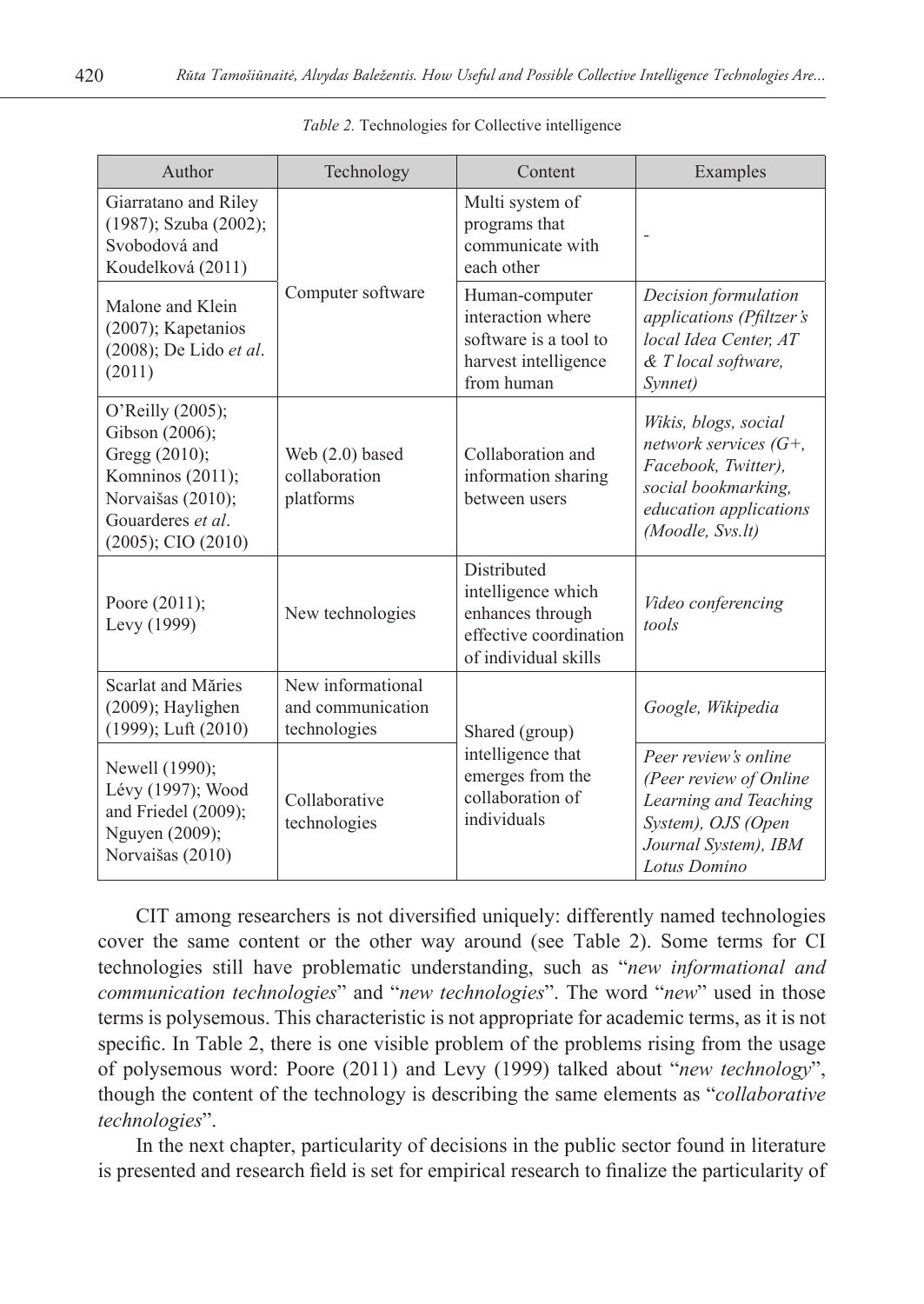public sector decisions in order to synthesize collective intelligence adaptability model for decisions in the public sector.

# 4. Programming of Decisions in the Public Sector: Research Field

Organizational decisions are on one level divided to programmed and un-(non-) programmed decisions (Soelberg, 1966; Etzioni, 1988; Daft, 2007; Sekhar and Babu, 2012; Cheng *et al*., 2012). Programming is based on the possibility of failure (see Figure 1). Management of information flow and usage is one of the most important factors in the process of effective programmed decision.



*Figure 1.* Conditions that affect the possibility of decision failure

Programming of decisions in the public sector may encompass a schema for citizen inclusion. There are many schemas for citizen participation in public sector decisions. Buškevičiūtė and Raipa (2011) suggested the following ways: elections, right to create associations and political parties, participate in assemblies and meetings or various movements, citizens' inquiries, etc. A very important component in managing decisions in the public sector is communication development in public governance environment, which recently in Europe has gained tendencies of integration that emerge in various forms of cooperation with civil society institutes in order to perfect tradition of clientela in strategic decision policy (ibid). Impact of globalization on the emerging civil society in the new culture puts more emphasis on communication reliability (inter-institutional and interpersonal trust), and not rationalistic confidence (Job, 2005). Therefore, confidence in the government is now very determined government and citizens' communication, i.e. civil society and government interaction (Domarkas, 2008). Citizens' right to participate in public policy formation is mostly regulated by laws and legal acts. That is why special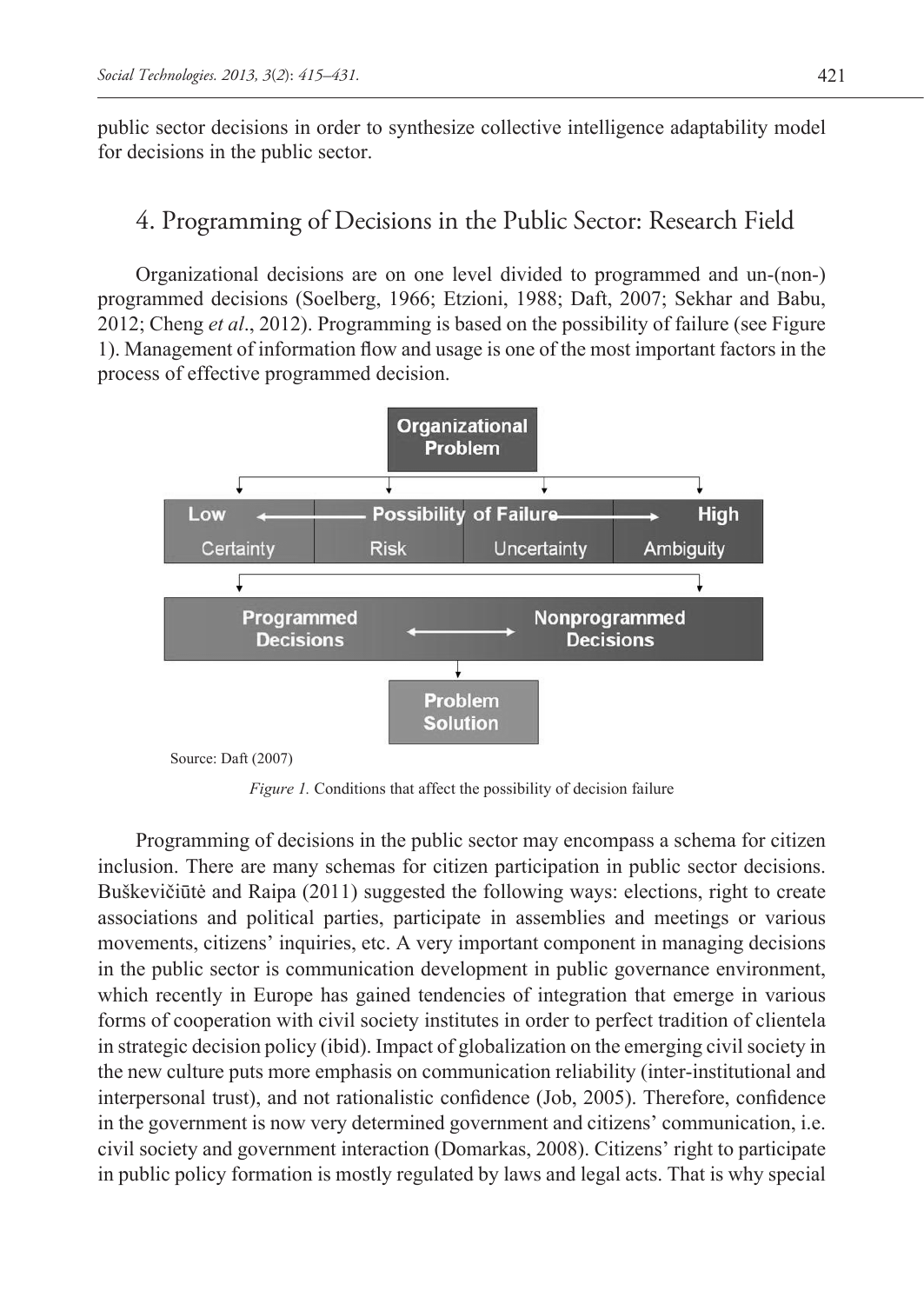schemas for citizen participation are necessary to be included in programmed public decisions. Citizens' participation is much more difficult with un-(non-)programmed decisions. Further research is carried out to set the programming schema for decisions in the public sector. The research field (see Figure 2) is set on the basis of Daft (2007) schema. In this schema, Daft (2007) relates programming of decisions to success certainty (the possibility of failure).



*Figure 2.* Conditional field of decisions

In the present research, field programming is defined by problem stucturation, time and information available. The further in the axes, the less programming decision possible. For empirical research, a qualitative analysis was chosen as for setting programming schema an insight into administrator's discretion is necessary. In the following chapter, a methodology of the research is presented in detail.

# 5. Research Methodology

Empirical research (with qualitative analysis) is based on experts' statements given to open questions. Later, questionnaires were compiled in order to synthesize a general matrix of public decision programming. Public administrators with a high level of decision making discretion were chosen as experts. This type of administrators is found in the positions as heads of departments at Lithuanian ministries (state level) and municipalities (local governance level). In Table 3, validation of experts' competence to participate in the research is presented.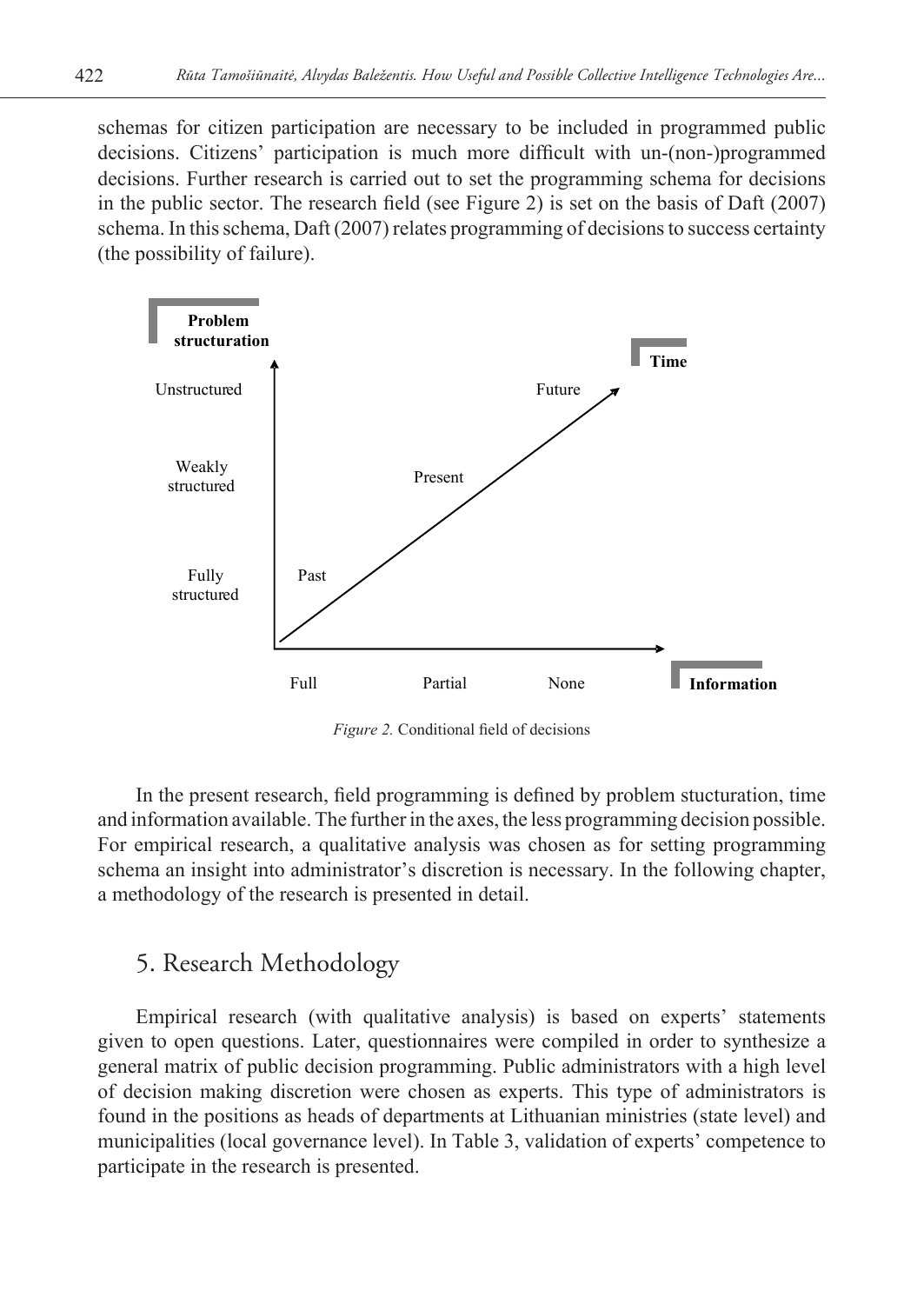|          | State governance level | Local governance level |               |  |
|----------|------------------------|------------------------|---------------|--|
| Position | Experience in          | Position               | Experience in |  |
|          | years                  |                        | years         |  |
| Director |                        | Director               |               |  |
| Director | 10                     | Director               | 10            |  |
| Director | 6                      | Director               | 14            |  |
| Director | 15                     | Director               | 5             |  |
| Director | 15                     | Director               | 10            |  |

| Table 3. Experts' validation |  |
|------------------------------|--|
|------------------------------|--|

Decisions in the public sector encompass two important vectors for decision making: problem structuration vector and information vector. Problems may be structured in three levels: fully structured, weakly structured, unstructured. Fully structured problems are defined as follows: all components of the problem are clear, all acting factors and causalities and their relations (which may be measured by quantitative indicators) are known. Weakly structured problems encompass all components as fully structured, except that all parts of structuring, which are possible only partially; this level is transitional between fully structured and unstructured levels. Unstructured problems are complicated situations, where the structure of components is unknown, components themselves are unknown, acting factors and causalities and their relations are unknown. Accordingly, the information may be split into full, partial and none existing. Information is understood as full, when full, exhaustive qualitative and quantitative information is available, which is needed to make decision; all factors and results are expressed in measurable units. Information is understood as partial, when sectional qualitative and quantitative information is available, which is needed to make the decision; all factors and results are expressed in measurable units. None existing information is considered to be the one, when the problem is being solved for the first time and there is no previously gathered information necessary to make the decision.

The system of those vectors (see Table 4) defines 5 hierarchical types of decisions in the public sector: routine decisions (the easiest to come to, marked No. 1), operational decisions (marked No. 2), tactical decisions (marked No. 3), strategic decisions (marked No. 4) and unique decisions (the most difficult to come to, marked No. 5).

|                                             | Unstructured      |                  |                           |                              |
|---------------------------------------------|-------------------|------------------|---------------------------|------------------------------|
| $\overline{5}$<br>vector<br>uctura<br>Probl | Weakly structured |                  |                           |                              |
| ξtη                                         | Fully structured  |                  |                           |                              |
|                                             |                   | Full information | Partial<br>information    | None existing<br>information |
|                                             |                   |                  | <b>Information vector</b> |                              |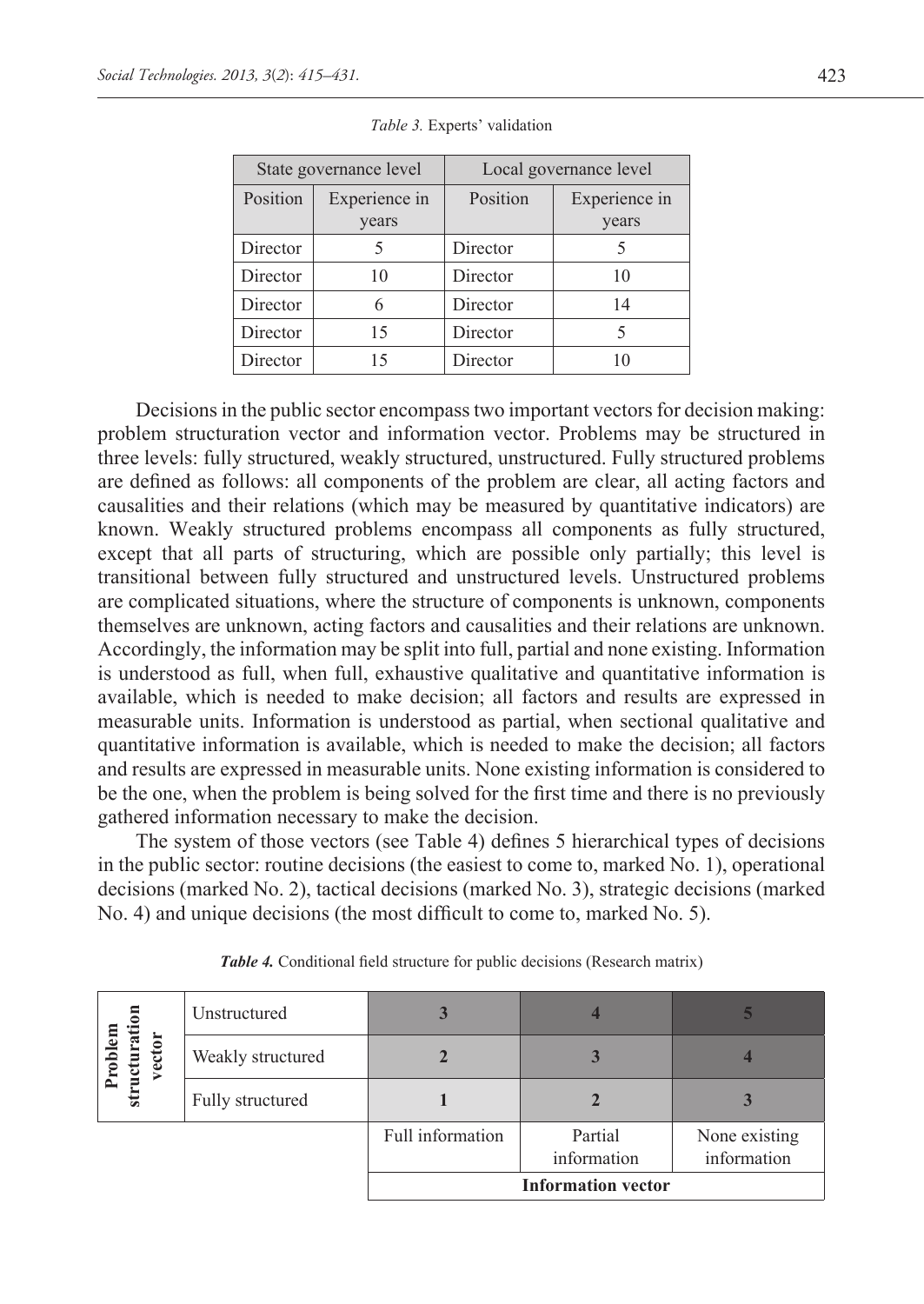Empirical research was executed during June-August in 2013. For interaction with experts, face-to-face and distant communication methods were used. The experts presented their respective opinions regarding governance decisions' content and structure by dividing the time spent on each type of decisions during governance cycle (one year).

### 6. Results and Observations

In order to represent the situation on central government level, representatives of ministries with decision making discretion were inquired; for local governance, level situation representatives of municipalities with decision making discretion were inquired. In this section, a detailed governance decisions' structure in the level of ministries (see Figure 2), a detailed governance decisions' structure in the level of municipalities (see Figure 3), a general governance decisions' structure comparison between ministries and municipalities (see Table 5), collective intelligence technologies adaptability in the conditional field structure for public matter decisions (see Table 6) are presented and then characteristics of public governance decisions (see Table 7) are described.

The detailed governance decision structure in the level of ministries how decision making discretion owners at ministries comprehend the content of decisions in their work regarding structuration and information vectors is presented in Figure 3.



*Figure 3.* Detailed governance decisions' structure in the level of ministries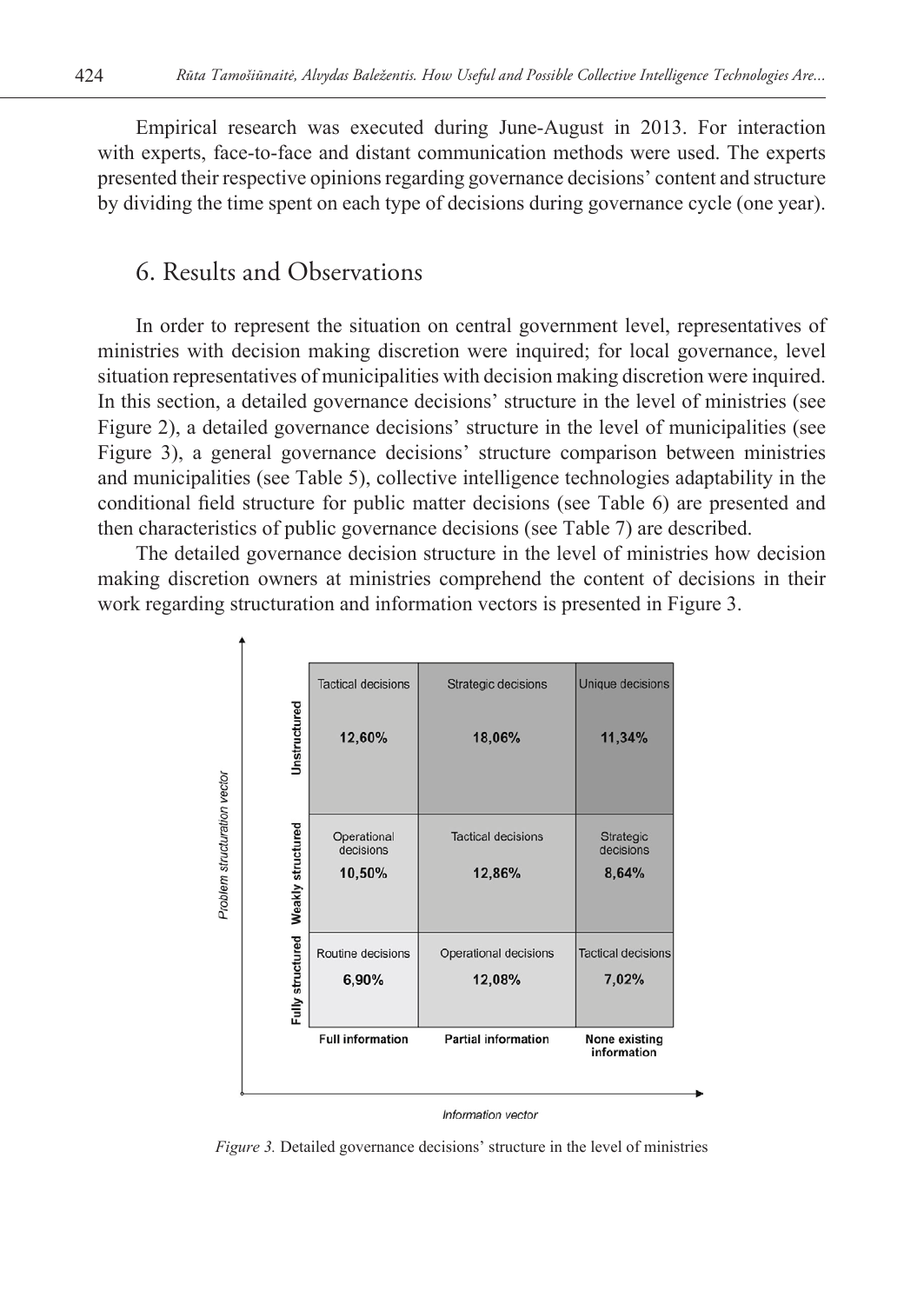In ministries' level, five types of decision lay out as follows: routine decisions (7,1 pct.), operational decisions (22,58 pct.), tactical decisions (32,46 pct.), strategic decisions (26,7 pct.) and unique decisions (11,34 pct.). According to Juran and Godfrey (1998) research, Paret principle is valid in any managerial situation. In governance, the higher level of decision making, the bigger influence is made, accordingly, cumulative percentages counting of governance decision structure show that to the 20 pct. (which influences 80 pct. of outcomes) falls most of strategic and all unique decisions in ministries (38,04 pct. of decisions).

The detailed governance decisions' structure in the level of municipalities how decision making discretion owners at ministries comprehend the content of decisions in their work regarding structuration and information vectors is presented in Figure 4.



*Figure 4.* Detailed governance decisions' structure in the level of municipalities

In municipalities' level, five types of decision lay out as follows: routine decisions (26,8 pct.), operational decisions (22,56 pct.), tactical decisions (30,72 pct.), strategic decisions (16,68 pct.) and unique decisions (3,24 pct.). According to the Juran and Godfrey (1998) research, the Paret principle is valid in any managerial situation. In governance, the higher level of decision making, the bigger influence is made, accordingly, cumulative percentages counting of governance decision structure show that to the 20 pct. (which influences 80 pct. of outcomes) falls most of strategic and all unique decisions in municipalities (19,92 pct. of decisions).

The detailed governance decisions' structure analysis in the ministries and municipalities shows that in the central governance level there are as twice as much decisions of the highest level of importance as in municipalities.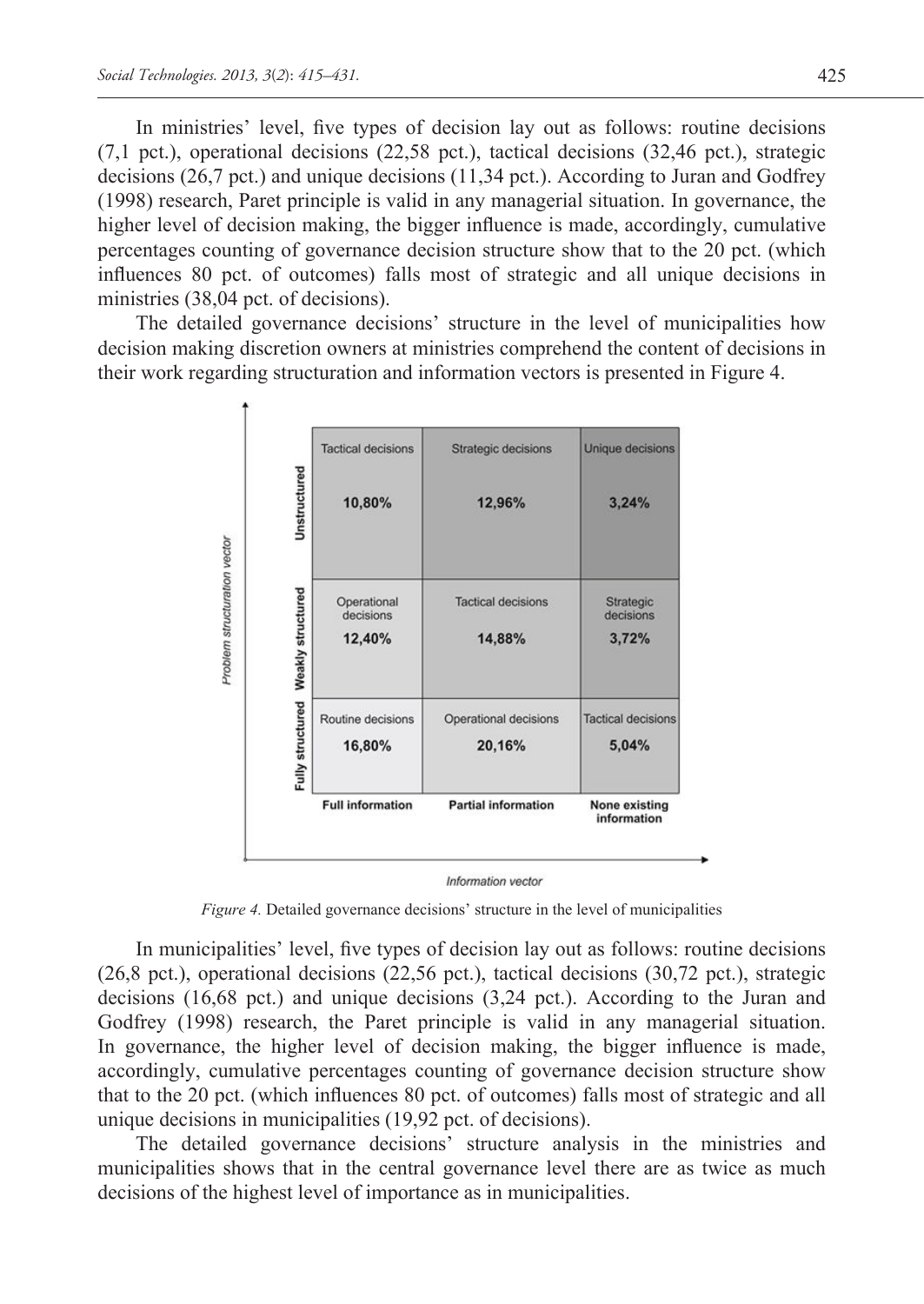The experts were asked to define the decisions they make according to the five categories, and this data was used as control values. Detailed values are cumulated according to the research matrix. Comparative analysis of the data is given in Table 5. Taking into account 5 pct. variance as acceptable, further evaluations were made.

|                              | Ministries         |                   |          | Municipalities     |                   |                |
|------------------------------|--------------------|-------------------|----------|--------------------|-------------------|----------------|
|                              | Detailed<br>values | Control<br>values | Variance | Detailed<br>values | Control<br>values | Variance       |
| <b>Routine decisions</b>     | 6.9                | 16                | 9,1      | 16.8               | 20                | 3,2            |
| <b>Operational decisions</b> | 22,58              | 22                | $-0.58$  | 32,56              | 28                | $-4,56$        |
| <b>Tactical decisions</b>    | 32,48              | 28                | $-4,48$  | 30,72              | 20                | $-10,72$       |
| <b>Strategic decisions</b>   | 26,7               | 22                | $-4,7$   | 16,68              | 22                | 5,32           |
| <b>Unique decisions</b>      | 11,34              | 12                | 0.66     | 3,24               | 10                | 6,76           |
| <b>Total:</b>                | 100                | 100               | 0.02     | 100                | 100               | $\overline{0}$ |

*Table 5.* General governance decisions' structure comparison between ministries and municipalities (values in pct.)

In the ministry level, a significant variance is observed for routine decisions. In the municipality level, the significant variance is observed in tactical decisions, strategic decisions and unique decisions categories. This might be explained by the specific nature of activities in each level. As ministries work more with decisions of a high level of importance, as their decisions affect the whole country, in categories of more complex decisions the experts were more precise. Accordingly, in municipalities, were decisions more related to executive activities, the experts from municipalities were more precise in categories of decisions with a lower level of complexity.

Empirical and theoretical research synthesis allowed to develop a characteristics' matrix for public governance decisions (see Table 6).

| <i>Table 6.</i> Characteristics of public governance decisions |  |  |
|----------------------------------------------------------------|--|--|
|----------------------------------------------------------------|--|--|

| Decision<br>type | Possible<br>level of<br>innovativeness | Time             | Risk level | Repeatability | Adaptable social<br>technology          |
|------------------|----------------------------------------|------------------|------------|---------------|-----------------------------------------|
| Routine          | Traditional                            | Past             | Very low   | Very often    | Automated systems                       |
| Operational      | <b>Novelties</b>                       | At the<br>moment | Low        | Often         | Automated systems<br>or Social software |
| Tactical         | Changes                                | Present          | Medium     | Rare          | Social software                         |
| Strategic        | Reforms                                | Near future      | High       | Very rare     | Social software                         |
| Unique           | Development                            | Far future       | Very high  | First time    | Social engineering                      |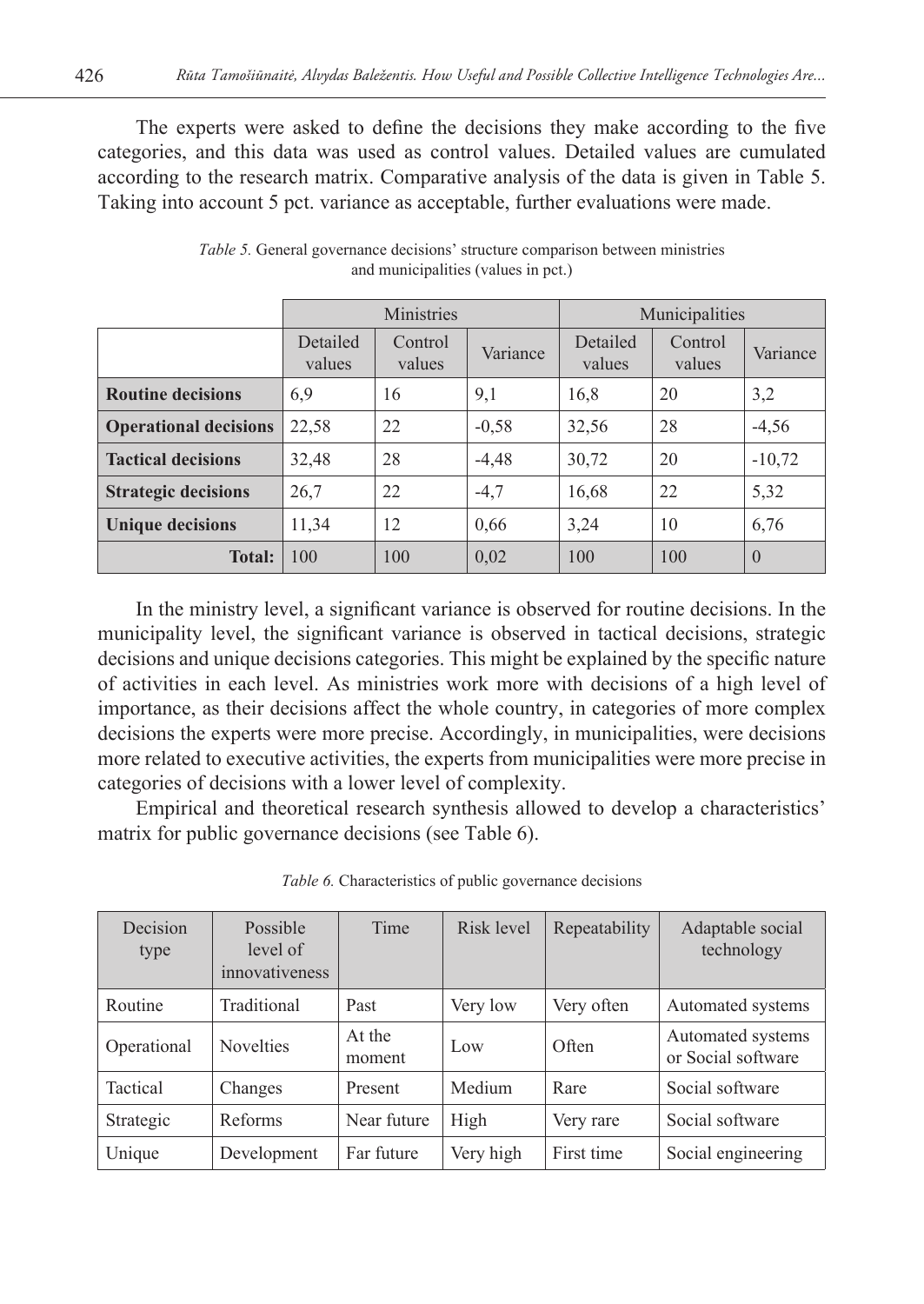The matrix encompasses sections as follows: possible level of innovativeness, time factor, risk level, repeatability and adaptable social technology, which are assigned to each group of decisions. Social technology adaptability is related based on collective intelligence technologies adaptability in conditional field structure for public decisions analysis (see Table 7) developed during theoretical analysis.

|                             | Unstructurized      | Web $(2.0)$ based                            | New information<br>and communication<br>technologies | Collaborative<br>technologies                                  |
|-----------------------------|---------------------|----------------------------------------------|------------------------------------------------------|----------------------------------------------------------------|
| structuralization<br>vector | Weakly structurized | Computer software                            | Web $(2.0)$ based                                    | <b>New</b><br>information and<br>communication<br>technologies |
| Problem                     | Fully structurized  | Computer software<br>(automated<br>programs) | Computer software                                    |                                                                |
|                             |                     | Full information                             | Partial information                                  | None existing<br>information                                   |
| <b>Information vector</b>   |                     |                                              |                                                      |                                                                |

*Table 7.* Collective intelligence technologies adaptability in conditional field structure for public matter decisions

A qualitative analysis of decision structures allows using social technologies more efficient in optimizing public matter decisions. In Table 7, problem structuration vector and information vector elements are assigned according to the collective intelligence technologies analyzed earlier in the paper.

### 7. Conclusions

Collective intelligence is an artificial form of intelligence, which exists only organized purposely. For collective intelligence creation, five types of technologies are used: Web (2.0) based collaboration platforms, new informational and communication technologies, collaborative technologies, new technologies and computer software.

Decisions are programmed after defining them in three vectors: problem structuration, information and time. Contemporary public sector decisions encompass a great deal of citizen participation.

Governance decisions' structure in state and local governance levels have its specialties and may be clearly separated as types of decision process. State level decision making process is twice as often related to the highest level of importance as in local governance.

Decision types are defined by five factors: possible level of innovativeness, time, risk level, repeatability, adaptable social technology. Social technology adaption may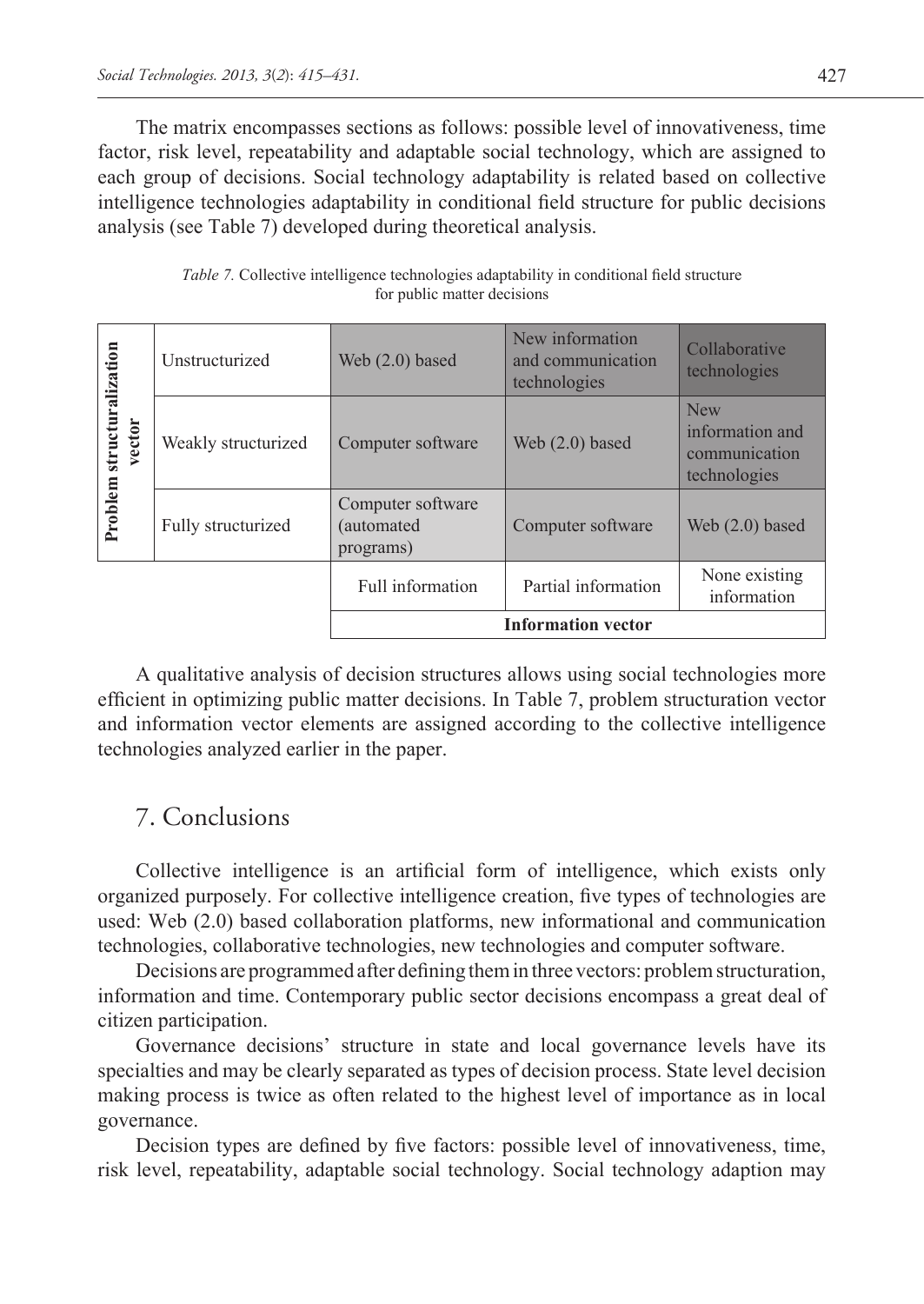encourage citizen involvement in public matter decisions. The main tool of social technologies analyzed in this research is collective intelligence technologies. To each decision type, different collective technology may be assigned: routine decisions – computer software (automated programs), operational – computer software, tactical – Web (2.0) based, strategic – new information and communication technologies, unique – collaborative technologies.

#### References

- Bechter, C.; Jentzsch, S.; Frey, M. 2011. From Wisdom of the Crowd to Crowdfunding. *Journal of Communication & Computer*. (8, 10): 951–957.Billman, D.; Convertino, G.; Shrager, J.; Massar, J.P.; Pirolli, P. 2006. *Collaborative Intelligence Analysis with CACHE and Its Effects on Information Gathering and Cognitive Bias*. Paper presented at the Human Computer Interaction Consortium Workshop, Snow Mountain, CO.
- Buškevičiūtė, J.; Raipa, A. 2011. Sprendimai šiuolaikinio viešojo valdymo evoliucijoje. *Viešoji politika ir administravimas*. 1(10): 17–26.
- Cheng, M.; Cheng, L.; Tu, W.J.; Fang, L. 2012. A Survey on Similarities and Differences between Systematic Analysis and Decision Analysis. *Advanced Materials Research*. (628): 396–402.
- Chiticariu, L.; Kolaitis, P.G.; Popa, L. 2008. *Interactive Generation of Integrated Schemas*. Proceedings of the 2008 ACM SIGMOD International Conference on Management of Data, p. 833–846.
- Cook, M.B.; Smallman, H.S. 2007. Visual Evidence Landscapes: Reducing Bias in Collaborative Intelligence Analysis*. Proceedings of the Human Factors and Ergonomics Society Annual Meeting*. 4(51): 303–307.
- De Lido, A.; Sandor, A.; Buckinhgam Shum, S. 2011. Contested Collective Intelligence: Rationale, Technologies, and a Human-Machine Annotation Study. *Computer*

*Supported Cooperative Work (CSCW)*. (21, 4–5): 417–448.

- Domarkas, V. 2008. Nukreipiantis Jungtinių Tautų Organizacijos vaidmuo viešojo administravimo raidos procesuose. *Viešoji politika ir administravimas*. 23.
- Encyclopædia Britannica. 2012 [interactive]. [accessed on  $06-01-2012$ ].  $\lt$ http://www. britannica.com/EBchecked/topic/289766/ human-intelligence>.
- Etzioni, A. 1988. Normative-affective Factors: Toward a New Decision-making Model. *Journal of Economic Psychology*. (9, 2): 125–150.
- Flett, F. 2010. Collective Intelligence and the Possibility of Dissent: Anonymous Individual Opinions in VTO Jurisprudence. *Journal of International Economic Law*. 13(2).
- Giarratano, J.; Riley, G. 1994. *Expert Systems*. PWS Pub.
- Gibson, S. 2006. *Wikis Are Alive and Kicking in the Enterprise* [interactive]. [accessed on 29-09-2011]. <[http://www.eweek.](http://www.eweek.com/article2/0,1895,2061135,00.asp) [com/article2/0,1895,2061135,00.asp>](http://www.eweek.com/article2/0,1895,2061135,00.asp). Gouarderes, G.; Saber, M.; Nkambou, R.; Yatchou, R. 2005. The Grid-E-Card: Architecture to Share Collective Intelligence on the Grid*. Applied Artificial Intelligence*. (19): 1043–1073.
- Gregg, D. G. 2010. Designing for Collective Intelligence. *Communications of the ACM*.  $(53, 4)$ .
- Güneş, S. 2012. Wisdom of Firms versus Wisdom of Crowds. *International Journal*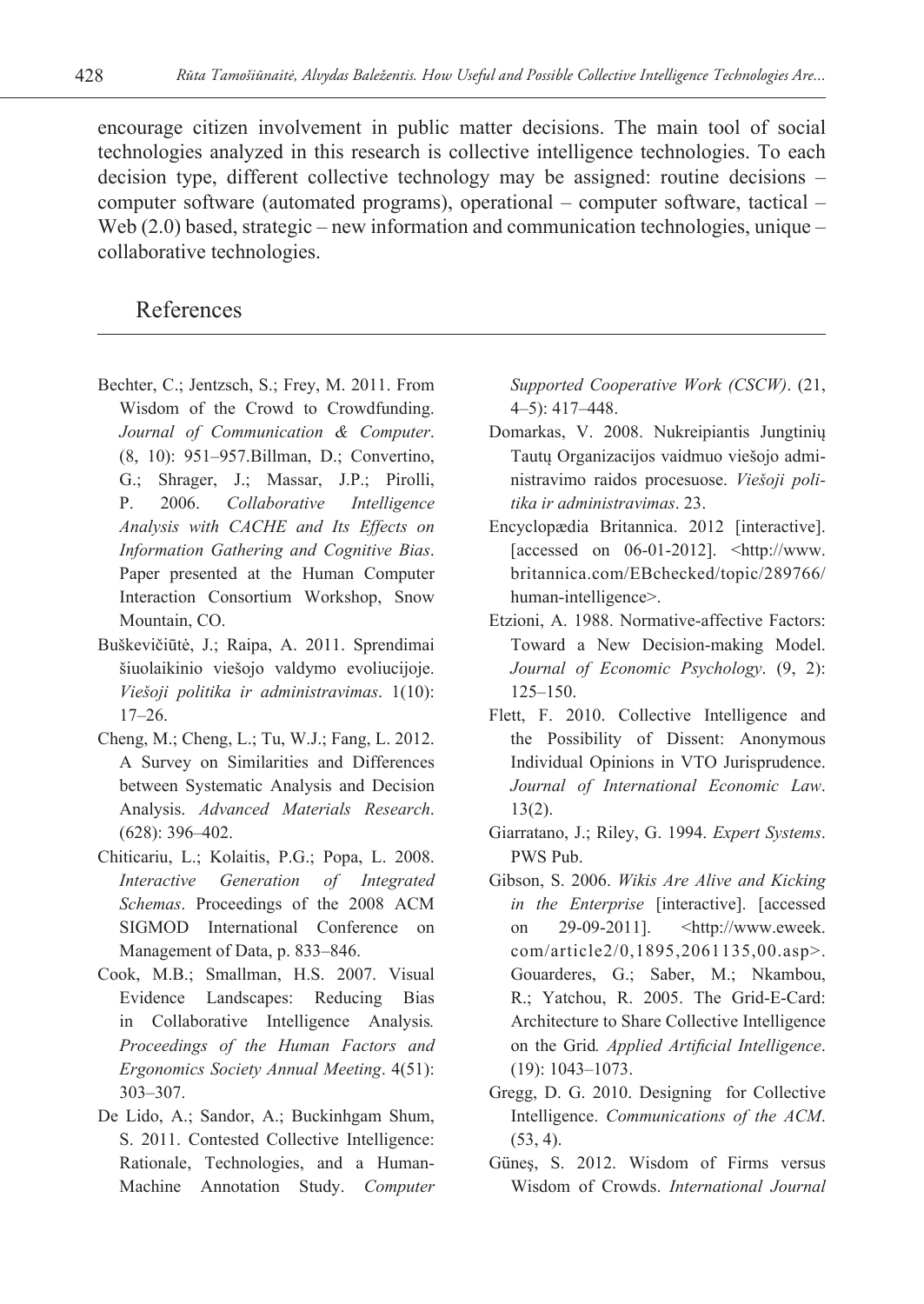*of Business, Humanities & Technology*. (2, 3): 55–60.

- Hakman, J.R. 2011. *Collaborative Intelligence Using Teams to Solve Hard Problems.* Berrett-Koehler Publishing, Inc.
- Hearst, M. A 2009. *Social Technology* [interactive]. [accessed on 06-01-2012]. <http://www.slideshare.net/marti\_hearst/ social-technology>.
- Heylighen, F. 1999. *Collective Intelligence and Its Implementation on the Web: Algorithms to Develop a Collective Mental Map*. Springer Netherlands.
- Job, J. 2005. How Is Trust in Government Created? It Begins at Home, but Ends in the Parliament*. Australian Review of Public Affairs*. 1(6): 1–23.
- Johnson, C.Y. 2010. *Group IQ* [interactive]. [accessed on 06-02-2012]. <http:// www.boston.com/bostonglobe/ideas/ articles/2010/12/19/group\_iq/>.
- Jones, P.M.; Hayes, C.C.; Wilkins, C.; Bargar, R.; Sniezek, J.; Asaro, P.; Mengshoel, O.; Kessler, D.; Lucenti, M.; Choi, I.; Tu, N.; Schlabach, M.J. 1998. CoRAVEN: Modeling and Design of a Multimedia Intelligent Infrastructure for Collaborative Intelligence Analysis. *IEEE International Conference on Systems, Man, and Cybernetics*. 11-14 Oct. (1): 914–919.
- Juran, J. M.; Godfrey, A. B. 1998. *Juran's Quality Handbook*. McGraw-Hill Professional.
- Kapetanios, E. 2008. Quo vadis Computer Science: From Turing to Personal Computer, Personal Content and Collective Intelligence. *Data & Knowledge Engineering*. (67).
- *Kolektivní inteligence a crowdsourcing*. 2010. CIO: Business World, p. 32–33.
- Komninos, N. 2011. Intelligent Cities: Variable Geometries of Spatial Intelligence. *Intelligent Buildings International*. (3, 3).
- Lee, M., R.; Lan, Y. 2007. From Web 2.0 to Conversational Knowledge Management: Towards Collaborative Intelligence. *Journal of Entrepreneurship Research*. 2(2): 47–62.
- Lévy, P. 1997. *Collective Intelligence: Mankind's Emerging World in Cyberspace*. New York, NY, USA: Basic Books.
- Lévy, P. 1999. *Collective Intelligence. Mankind's Emerging World in Cyberspace.* R. Bononno, Trans. Cambridge Massachusetts: Perseus Books. (Original work published in 1994).
- Luft, H. S. 2010. Data and Methods to Facilitate Delivery System Reform: Harnessing Collective Intelligence to Learn from Positive Deviance. *Health Services Research*. (45, 5).
- Malone, T. W. 2011. *Solving Climate Change with Crowdsourcing* [interactive]. [accessed on 06-02-2012]. <http://mitsloanexperts. com/2011/02/06/solving-climate-changewith-crowdsourcing/>.Malone, T.W.; Klein, M. 2007. Harnessing Collective Intelligence to Address Global Climate Change*. Innovations: Technology, Governance, Globalization*.
- Martusewicz. 2008. Educating for "Collaborative Intelligence": Revitalizing the Cultural and Ecological Commons in Detroit. In: M. McKenzie, H. Bai, P. Hart and B. Jickling (eds.). *Fields of Green: Re-Storying Education*. Hampton Press.
- Newell, A. 1990. *Unified Theories of Cognition*. Cambridge, MA: Harward University Press.
- Nguyen, N. T. 2008. Inconsistency of Knowledge and Collective Intelligence. *Cybernetics and Systems: An International Journal.* (39).
- Norvaišas, S. 2010. Towards the Networked Society. *Socialinės technologijos'10: iššūkiai, galimybės, sprendimai: konferencijos medžiaga*. November 25-26, 2010, Vilnius-Net.
- O'Reilly, T. 2005. *What Is Web 2.0: Design Patterns and Business Models for the Next Generation of Software.* O'Reilly Media, Inc. [interactive]. [accessed on 29- 09-2011]. <http://www.oreillynet.com/ pub/a/oreilly/tim/news/2005/09/30/whatis-web-20.html>.Poore, M. 2011. Digital Literacy: Human Flourishing and Collective Intelligence in a Knowledge Society. *Literacy Learning: The Middle Years*. (19, 2).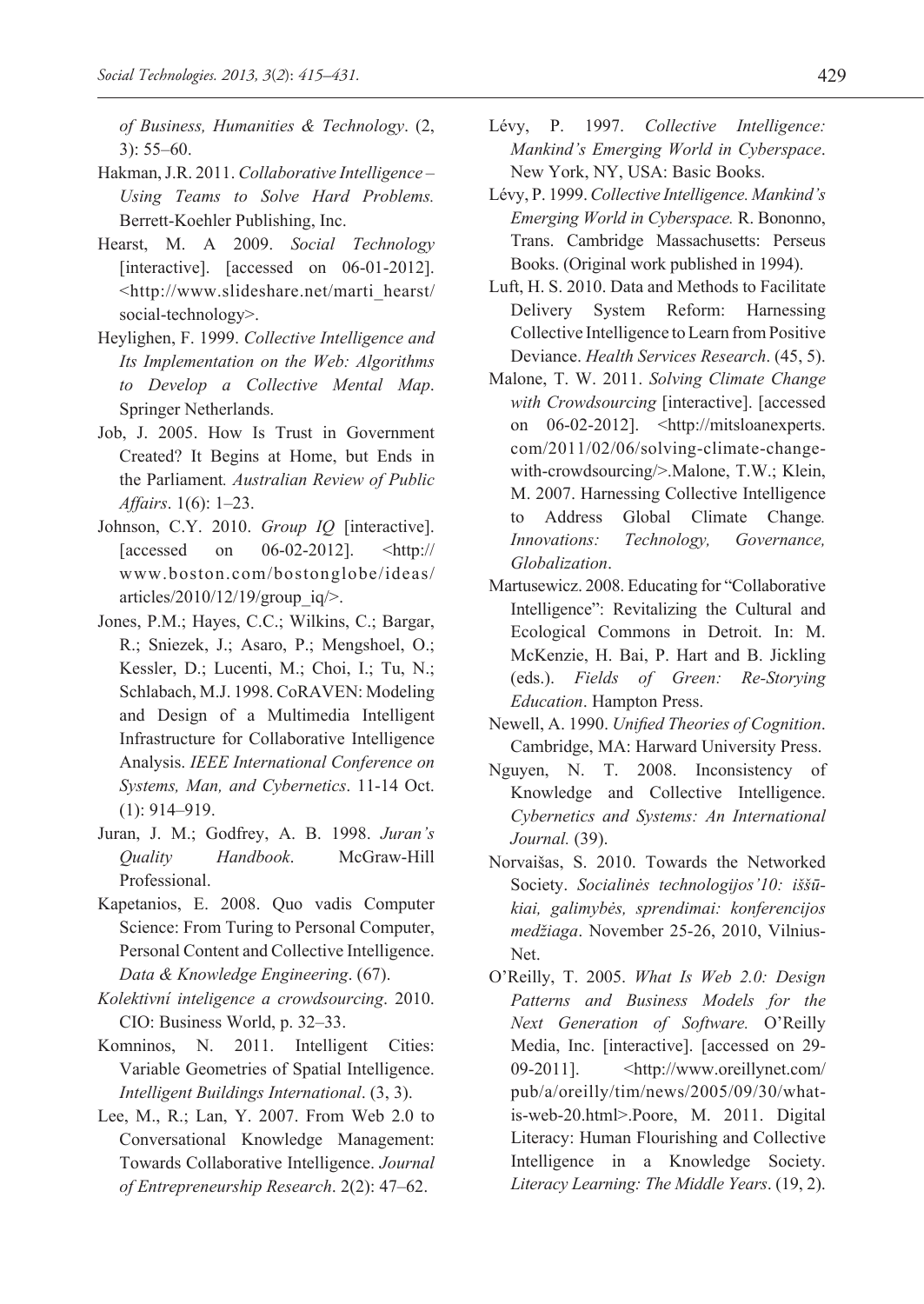- Scarlat, E.; Măries, J. 2009. Increasing Collective Intelligence within Organizations Based on Trust and Reputation Models. *Economic Computation & Economic Cybernetics Studies & Research*. (43, 2).
- Schijven, M.; Hitt, M. A. 2012. The Vicarious Wisdom of Crowds: Toward a Behavioral Perspective on Investor Reactions to Acquisition Announcements. *Strategic Management Journal*. (33, 11): 1247–1268.
- Sekhar, B.M.R.; Babu, K.V.S.N.J. 2012. MIS. Vs. DSS In Decision Making. *Global Journal of Management and Business Research*. 16(12): 1–8.
- Sheremetov, L.; Rocha-Mier, L. 2008. Supply Chain Network Optimization Based on Collective Intelligence and Agent Technologies. *Human Systems Management*.  $(27, 1)$ .
- Simmons, J.P.; Nelson, L. D.; Galak, J.; Frederick, Sh. 2011. Intuitive Biases in Choice versus Estimation: Implications for the Wisdom of Crowds*. Journal of Consumer Research*. (38, 1): 1–15.
- Soelberg, P. 1966. Unprogrammed Decision Making. *Academy of Management Proceedings*. (1): 3–16.
- Surowiecki, J. 2004. *The Wisdom of Crowds*. Random House, USA.
- Svobodová, A.; Koudelková, P. 2011. Collective Intelligence and Knowledge Management as a Tool for Innovations. *Economics and Management*. (16).
- Szuba, T. 2002. Was There Collective Intelligence before Life on Earth? Considerations on the Formal Foundations of Intelligence, Life, and Evolution*. World Futures*. (58): 61–80.
- Weiss, A. 2005. The Power of Collective Intelligence. *Net-Worker*. (9, 3).
- Wood, D.; Friedel, M. 2009. Peer Review of Online Learning and Teaching: Harnessing Collective Intelligence to Address Emerging Challenges. *Australasian Journal of Educational Technology*. (25, 1).
- Yum, H.; Lee, B.; Chae, M. 2012. From the Wisdom of Crowds to My Own Judgment in Microfinance through Online Peer-to-peer Lending Platforms. *Electronic Commerce Research & Applications*. (11, 5): 469–483.

# KIEK GALIMOS IR NAUDINGOS KOLEKTYVINIO INTELEKTO TECHNOLOGIJOS PROGRAMUOJANT VIEŠOJO SEKTORIAUS SPRENDIMUS?

#### Rūta Tamošiūnaitė

Mykolo Romerio universitetas, Lietuva, [tamosiunaite.ruta@gmail.com](mailto:tamosiunaite.ruta@gmail.com)

#### Alvydas Baležentis

Mykolo Romerio universitetas, Lietuva, [a.balezentis@gmail.com](mailto:a.balezentis@gmail.com)

*Santrauka***.** *Kolektyvinis intelektas ir jo formavimo technologijos pastaruoju metu dažnas tyrimų objektas. Viena priežasčių ‒ suaktyvėjęs požiūris į gyventojų įtraukimo vertę ir tam būtinų technologijų paieška. Šiame straipsnyje pristatomo tyrimo tikslas ‒ ištirti kolektyvinio intelekto ir jo formavimo technologijų esmę ir apžvelgti jų taikymo galimybes sprendimų programavimui viešajame sektoriuje. Atlikta literatūros analizė ir empirinis tyrimas (kokybinė*